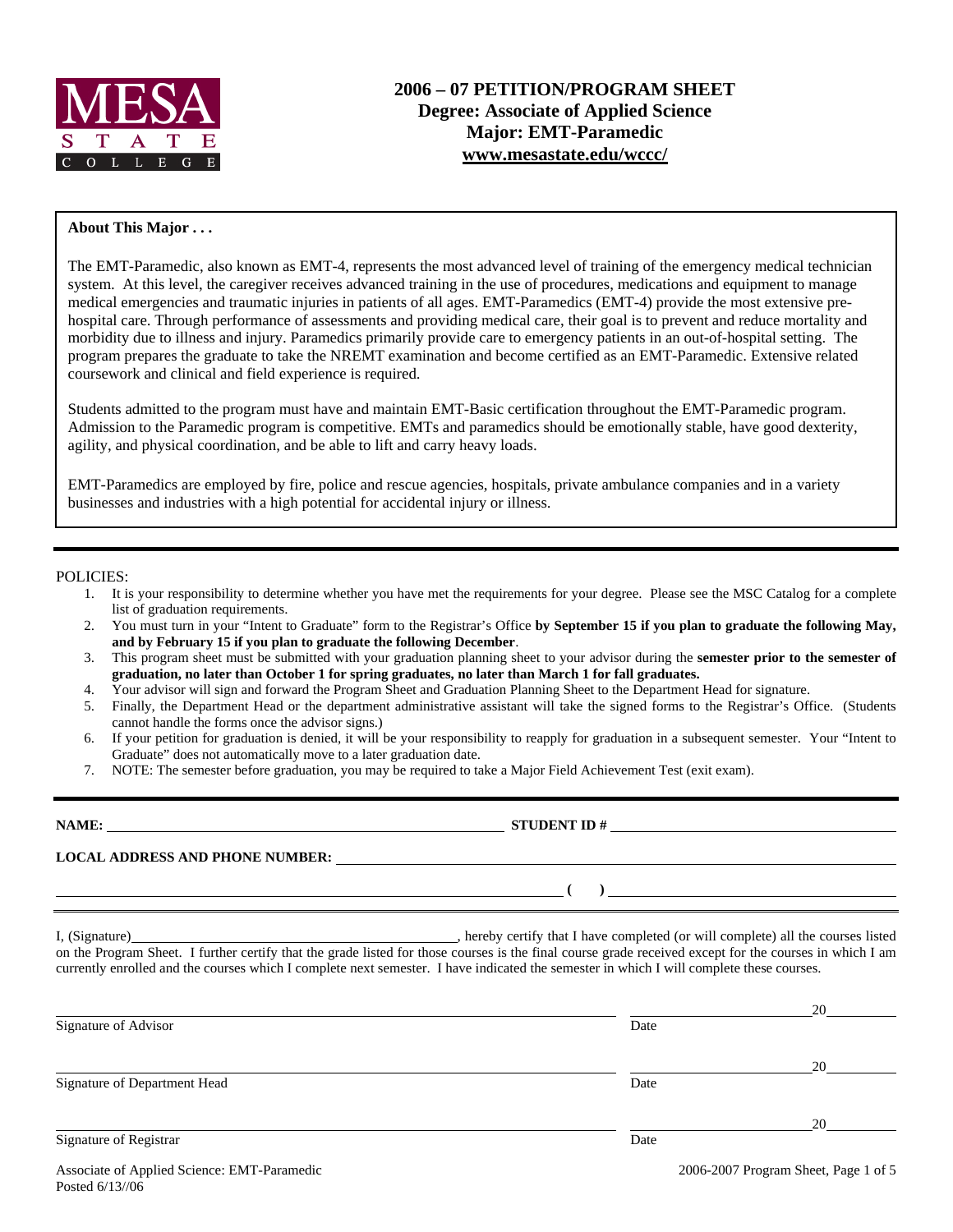- A cumulative grade point average of 2.0 or higher must be maintained for all courses and for all courses in the major.
- When filling out this program sheet a course can only be used once, i.e., no double counting is allowed between categories.
- Excess KINA/HPWE courses beyond the two required and pre-collegiate courses (usually numbered below 100) cannot be used for graduation.
- All degree requirements must be completed as described. Any exceptions or substitutions must be recommended in advance by the faculty advisor and approved by the Department Head.
- It is recommended that students work closely with a faculty advisor when selecting courses and scheduling classes prior to registration.
- Students are required to participate in exit examinations or other programs deemed necessary to comply with the college accountability requirement.

#### **General Education Requirements** (Minimum of 16 semester hours) See the M.S.C. catalog for the list of courses that meet the general education categories.

| Course                                                                          | No.            | Credit | Grade            | Term | Year               | Trns/Subs                                          | Course                                              | No. | Credit                                                | Grade          | Term                                                                  | Year | Trns/Subs |
|---------------------------------------------------------------------------------|----------------|--------|------------------|------|--------------------|----------------------------------------------------|-----------------------------------------------------|-----|-------------------------------------------------------|----------------|-----------------------------------------------------------------------|------|-----------|
| <b>English:</b> ENGL 111 and 112 (6 semester hours, must receive a              |                |        |                  |      |                    | Social and Behavioral Sciences: (6 semester hours) |                                                     |     |                                                       |                |                                                                       |      |           |
| "C" or higher, must be completed by the time the student has 60                 |                |        |                  |      | <b>PSYC</b>        | 150                                                |                                                     |     |                                                       |                | $\frac{3}{2}$ $\frac{1}{2}$ $\frac{1}{2}$ $\frac{1}{2}$ $\frac{1}{2}$ |      |           |
| semester hours)                                                                 |                |        |                  |      |                    |                                                    | <b>SOCO</b>                                         | 264 |                                                       | $\overline{3}$ |                                                                       |      |           |
| *ENGL                                                                           | <sup>111</sup> |        | 3 <u>_</u> _ _ _ |      |                    |                                                    | PSYC 150 and SOCO 264 are also program requirements |     |                                                       |                |                                                                       |      |           |
| *ENGL                                                                           | 112            |        |                  |      |                    |                                                    |                                                     |     |                                                       |                |                                                                       |      |           |
| *ENGL 129, Honors English, may be substituted for ENGL 111 and ENGL             |                |        |                  |      | <b>Mathematics</b> |                                                    |                                                     |     |                                                       |                |                                                                       |      |           |
| 112. Must earn a grade of "C" or better. May need to take additional electives. |                |        |                  |      | MATH*              | - 113                                              |                                                     |     |                                                       |                |                                                                       |      |           |
|                                                                                 |                |        |                  |      |                    |                                                    |                                                     |     | *Math 113 or higher level math as approved by advisor |                |                                                                       |      |           |

#### **Other Requirements** (2 semester hours)

| <b>Kinesiology:</b> (2 Semester Hours)                                           |     |              |       |           |  |           |  |  |
|----------------------------------------------------------------------------------|-----|--------------|-------|-----------|--|-----------|--|--|
| Course                                                                           | No. | Credit       | Grade | Term Year |  | Trns/Subs |  |  |
| KINE/HPWA                                                                        | 100 | $\mathbf{1}$ |       |           |  |           |  |  |
| KINA/HPWE                                                                        |     |              |       |           |  |           |  |  |
| See the M.S.C. catalog for the list of approved KINA/HPWE/Selected DANC courses. |     |              |       |           |  |           |  |  |

### **EMT-Paramedic Major Requirements** (57 Semester Hours)

|             |            | <b>Required Support Courses (8 semester hours)</b>        |       |      |      |           |                                                                                                                                  |            |                 |       |      |      |           |
|-------------|------------|-----------------------------------------------------------|-------|------|------|-----------|----------------------------------------------------------------------------------------------------------------------------------|------------|-----------------|-------|------|------|-----------|
| Course      | No.        | Credit                                                    | Grade | Term | Year | Trns/Subs | Course                                                                                                                           | No.        | Credit          | Grade | Term | Year | Trns/Subs |
| <b>BIOL</b> | 209        | $\frac{3}{2}$                                             |       |      |      |           | <b>BIOL</b>                                                                                                                      | 210        | $\frac{3}{2}$   |       |      |      |           |
| <b>BIOL</b> | 209L       | $\mathbf{1}$                                              |       |      |      |           | <b>BIOL</b>                                                                                                                      | 210L       |                 |       |      |      |           |
|             |            |                                                           |       |      |      |           |                                                                                                                                  |            |                 |       |      |      |           |
|             |            |                                                           |       |      |      |           |                                                                                                                                  |            |                 |       |      |      |           |
|             |            | <b>Required EMT-Paramedic Courses (49 Semester Hours)</b> |       |      |      |           |                                                                                                                                  |            |                 |       |      |      |           |
| Course      | No.        | Credit                                                    | Grade | Term | Year | Trns/Subs | Course                                                                                                                           | No.        | Credit          | Grade | Term | Year | Trns/Subs |
| <b>EMTS</b> | 130        | $\frac{2}{2}$                                             |       |      |      |           | <b>EMTS</b>                                                                                                                      | 232        | $\perp$         |       |      |      |           |
| <b>EMTS</b> | 190        | $\frac{2}{2}$                                             |       |      |      |           | <b>EMTS</b>                                                                                                                      | 233        | $\frac{4}{1}$   |       |      |      |           |
| <b>EMTS</b> | 225        | $\overline{\phantom{0}3}$                                 |       |      |      |           | <b>EMTS</b>                                                                                                                      | 234        | $\overline{1}$  |       |      |      |           |
| <b>EMTS</b> | <u>226</u> | $\sqrt{2}$                                                |       |      |      |           | <b>EMTS</b>                                                                                                                      | <u>235</u> | $\overline{4}$  |       |      |      |           |
| <b>EMTS</b> | 227        | $\overline{\phantom{0}3}$                                 |       |      |      |           | <b>EMTS</b>                                                                                                                      | 236        | $\overline{1}$  |       |      |      |           |
| <b>EMTS</b> | 228        | $\overline{2}$                                            |       |      |      |           | <b>EMTS</b>                                                                                                                      | 237        | $\frac{2}{2}$   |       |      |      |           |
| <b>EMTS</b> | 229        | $\overline{3}$                                            |       |      |      |           | <b>EMTS</b>                                                                                                                      | 280        | $6\overline{6}$ |       |      |      |           |
| <b>EMTS</b> | 230        | $\sqrt{2}$                                                |       |      |      |           | <b>EMTS</b>                                                                                                                      | <u>281</u> | - 6             |       |      |      |           |
| <b>EMTS</b> | 231        | 5                                                         |       |      |      |           |                                                                                                                                  |            |                 |       |      |      |           |
|             |            |                                                           |       |      |      |           |                                                                                                                                  |            |                 |       |      |      |           |
|             |            |                                                           |       |      |      |           | EMT-Basic certification is required prior to admission to the EMT-Paramedic program and must be maintained while in the program. |            |                 |       |      |      |           |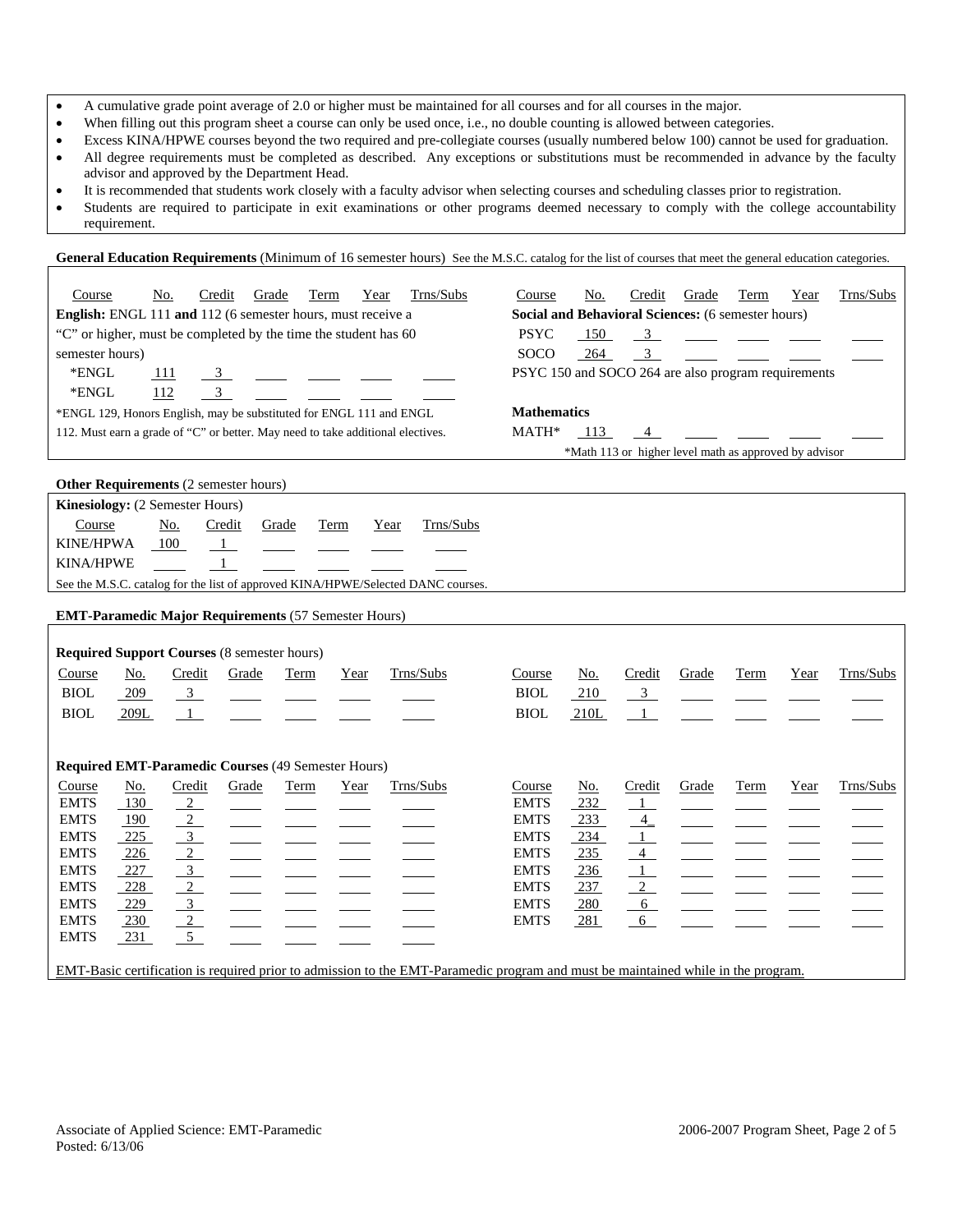**GENERAL EDUCATION REQUIREMENTS** (Minimum of 16 Semester Hours) See current Mesa State College catalog for list of courses that fulfill the requirements below.

**English – 6** Semester Hours (Must be **completed** before student has 60 semester hours. Must receive grade of "C" or above.) ENGL 111 **and** ENGL 112 **or** ENGL 129 *(by permission)*

**Social and Behavioral Sciences – 6** semester hours (PSYC 150 and SOCO 264 required.)

**Math - 4** semester hours (MATH 113 College Algebra or a higher level math as approved as approved by advisor)

## **OTHER REQUIREMENTS** (2 Semester Hours)

**Kinesiology – 2** semester hours KINE/HPWA 100 and one KINA/HPWE/Selected DANC course

#### **EMT Paramedic** (57 Semester Hours)

| <b>Support Courses (8 Semester Hours)</b>              |                                                   |
|--------------------------------------------------------|---------------------------------------------------|
| BIOL 209 Human Anatomy and Physiology I                |                                                   |
| BIOL 209L Human Anatomy and Physiology I Lab           |                                                   |
| BIOL 210 Human Anatomy and Physiology II               |                                                   |
| BIOL 210L Human Anatomy and Physiology II Lab          |                                                   |
| <b>EMS Paramedic Courses (49 Semester Hours)</b>       |                                                   |
| <b>EMTS 130 EMT IV</b>                                 | <b>EMTS</b> 232 Paramedic Cardiology Lab          |
| <b>EMTS</b> 190 Basic EKG Interpretation               | <b>EMTS 233 Paramedic Medical Emergencies</b>     |
| <b>EMTS</b> 225 Fundamentals of Paramedic Practice     | <b>EMTS 234 Paramedic Medical Emergencies Lab</b> |
| <b>EMTS</b> 226 Fundamentals of Paramedic Practice Lab | <b>EMTS</b> 235 Paramedic Trauma Emergencies      |
| <b>EMTS</b> 227 Paramedic Special Considerations       | EMTS 236 Paramedic Trauma Emergencies Lab         |
| EMTS 228 Paramedic Special Considerations Lab          | <b>EMTS</b> 237 Paramedic Internship Prep         |
| <b>EMTS</b> 229 Paramedic Pharmacology                 | EMTS 280 Paramedic Internship I                   |
| EMTS 230 Paramedic Pharmacology Lab                    | <b>EMTS</b> 281 Paramedic Internship II           |
| <b>EMTS 231 Paramedic Cardiology</b>                   |                                                   |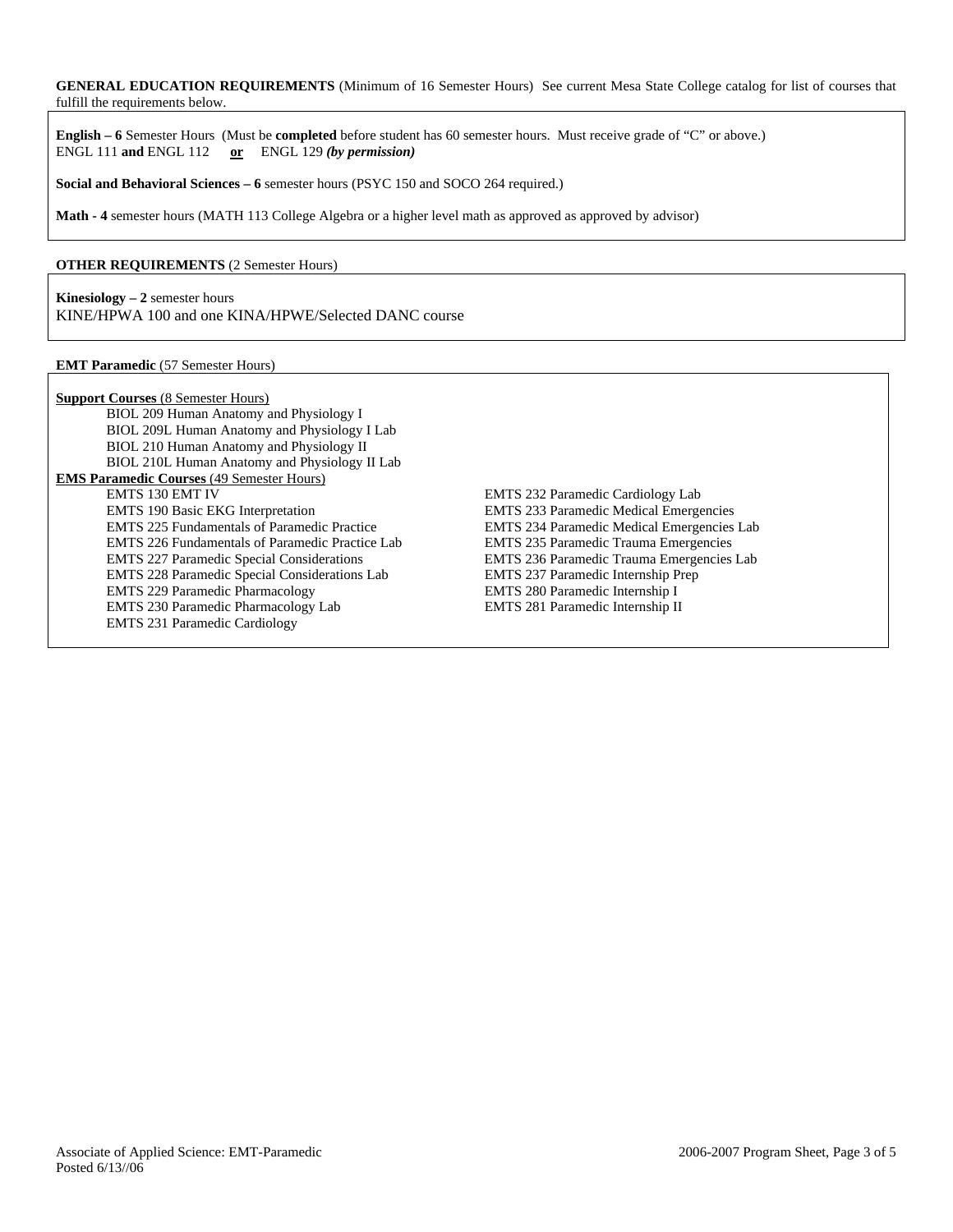# **SUGGESTED COURSE SEQUENCING FOR A MAJOR IN EMS-PARAMEDIC (for students who already have EMT-Basic)**

This is a recommended sequence of course work. Certain courses may have prerequisites or are only offered during the Fall or Spring semesters. It is the student's responsibility to meet with their advisor and check the 2 year course matrix on the Mesa State website for course availability.

|                        |                                           | <b>FIRST YEAR</b>       |                        |                                     |                          |
|------------------------|-------------------------------------------|-------------------------|------------------------|-------------------------------------|--------------------------|
| <b>Fall Semester</b>   |                                           | <b>Hours</b>            | <b>Spring Semester</b> |                                     | <b>Hours</b>             |
| ENGL 111               | <b>English Composition</b>                | 3                       | <b>ENGL 112</b>        | <b>English Composition</b>          | 3                        |
| <b>PSYC</b> 150        | General Psychology                        | 3                       | SOCO 264               | <b>Social Problems</b>              | 3                        |
| <b>BIOL 209</b>        | Human Anatomy and Physiology I            | 3                       | <b>BIOL 210*</b>       | Human Anatomy and Physiology II     | 3                        |
| <b>BIOL 209L</b>       | Human Anatomy and Physiology I Lab        | 1                       | <b>BIOL 210L</b>       | Human Anatomy and Physiology II Lab | $\mathbf{1}$             |
| KINE/HPWA 100          | Health and Wellness                       | 1                       | <b>MATH 113</b>        | College Algebra                     | $\overline{4}$           |
| <b>KINA/HPWE</b>       | Activity                                  | 1                       | <b>EMTS 190</b>        | <b>Hasic EKG Interpretation</b>     | $\frac{2}{16}$           |
| <b>EMTS 130</b>        | <b>EMT IV</b>                             | $\overline{2}$          |                        |                                     |                          |
|                        |                                           | 14                      |                        |                                     |                          |
|                        |                                           | <b>SECOND YEAR</b>      |                        |                                     |                          |
|                        |                                           |                         |                        |                                     |                          |
| <b>Fall Semester</b>   |                                           | <b>Hours</b>            | <b>Spring Semester</b> |                                     | <b>Hours</b>             |
| <b>EMTS 225</b>        | <b>Fundamentals of Paramedic Practice</b> | 3                       | <b>EMTS 231</b>        | Paramedic Cardiology                | 5                        |
| <b>EMTS 226</b>        | Fundamentals of Paramedic Practice Lab    | $\overline{2}$          | <b>EMTS 232</b>        | Paramedic Cardiology Lab            |                          |
| <b>EMTS 227</b>        | Paramedic Special Considerations          | 3                       | <b>EMTS 233</b>        | Paramedic Medical Emergencies       | 4                        |
| <b>EMTS 228</b>        | Paramedic Special Considerations Lab      | $\overline{\mathbf{c}}$ | <b>EMTS 234</b>        | Paramedic Medical Emergencies Lab   | 1                        |
| <b>EMTS 229</b>        | Paramedic Pharmacology                    | 3                       | <b>EMTS 235</b>        | Paramedic Trauma Emergencies        | $\overline{\mathcal{L}}$ |
| <b>EMTS 230</b>        | Paramedic Pharmacology Lab                | $\frac{2}{15}$          | <b>EMTS 236</b>        | Paramedic Trauma Emergencies Lab    | $\frac{1}{16}$           |
|                        |                                           |                         |                        |                                     |                          |
| <b>Summer Semester</b> |                                           | <b>Hours</b>            |                        |                                     |                          |
| <b>EMTS 237</b>        | Paramedic Internship Prep                 | $\overline{2}$          |                        |                                     |                          |
|                        |                                           | <b>THIRD YEAR</b>       |                        |                                     |                          |
| <b>Fall Semester</b>   |                                           | <b>Hours</b>            |                        |                                     |                          |
| <b>EMTS 280</b>        | Paramedic Internship I                    | 6                       |                        |                                     |                          |
| <b>EMTS 281</b>        | Paramedic Internship II                   | $\frac{6}{12}$          |                        |                                     |                          |
|                        |                                           |                         |                        |                                     |                          |

**EMT-Basic certification is required prior to admission to the EMT-Paramedic program. One additional semester will be required to complete the EMT-Basic certificate program OR a student may obtain EMT-Basic certification from other community agencies.**